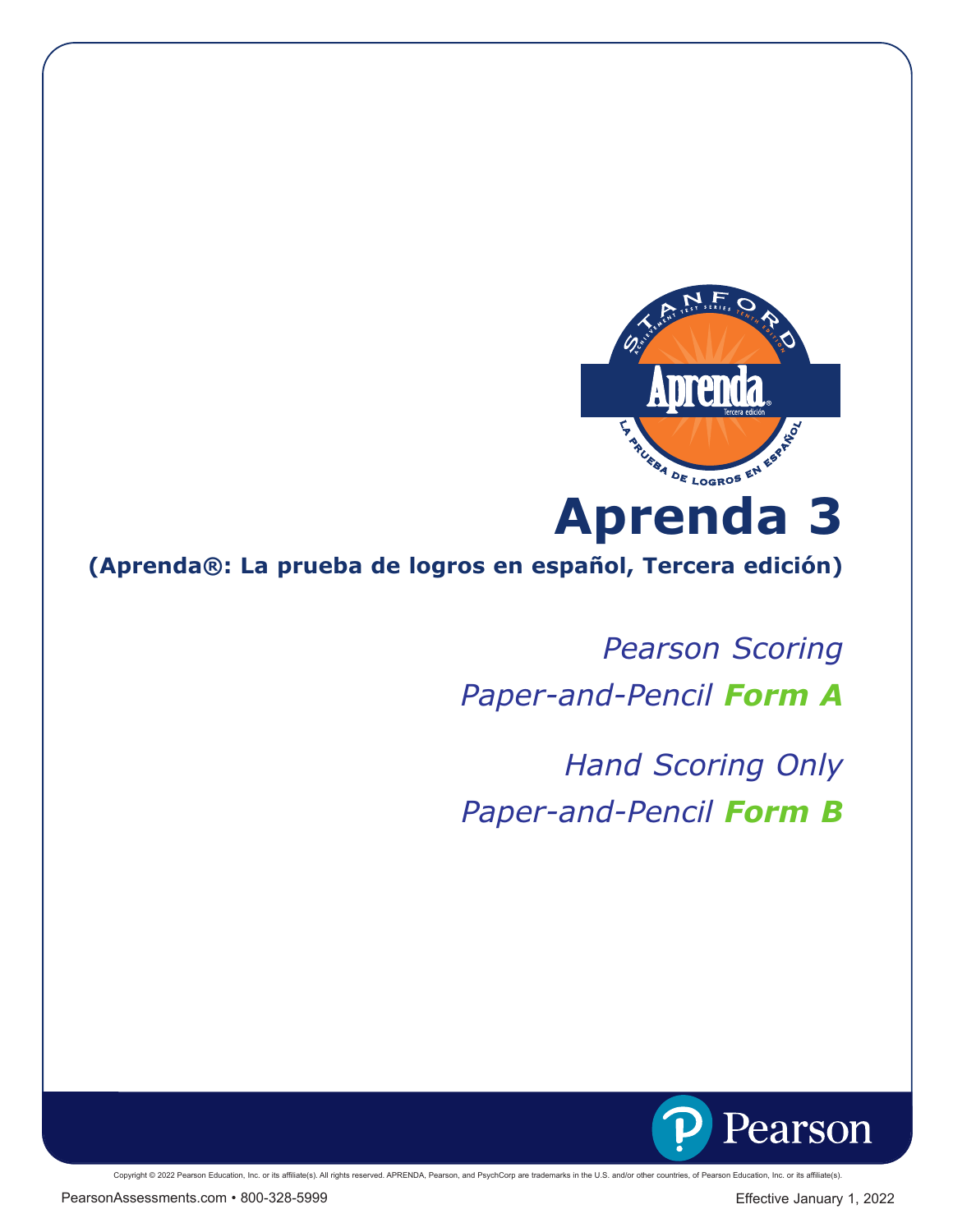

## **Aprenda 3 Paper-and-Pencil Test Users - FORM A ONLY Scan, Score & Reporting Services**

## **FORM A ONLY**

For each Answer Document and/or Consumable/Machine Scorable Test document, the corresponding fee for Scan, Score and Reporting results will be included with the order for test materials.

The scan, score and reporting fee for Form A is:

#### **Scan, Score and Reporting Fee \$10.50**  $\leq$  \$10.50

**· Testing Aprenda 3 - Form A Only**

LEVEL **ISBN** 

All 015-0022-336

## **Optional Services**

| <b>ITEM</b>                                    | <b>ISBN</b>                                                                               |                                     |
|------------------------------------------------|-------------------------------------------------------------------------------------------|-------------------------------------|
| <b>PRE-ID Labels</b><br><b>Printed Reports</b> | A103000193443<br>015-0022-360                                                             | \$2.30 per label<br>\$1.50 per page |
|                                                | Pearson printing of Program Workshop reports. An 8.5% shipping & handling fee will apply. |                                     |
| Lexile <sup>®</sup> Measures                   | 015-0020-104                                                                              | \$1.20 per student                  |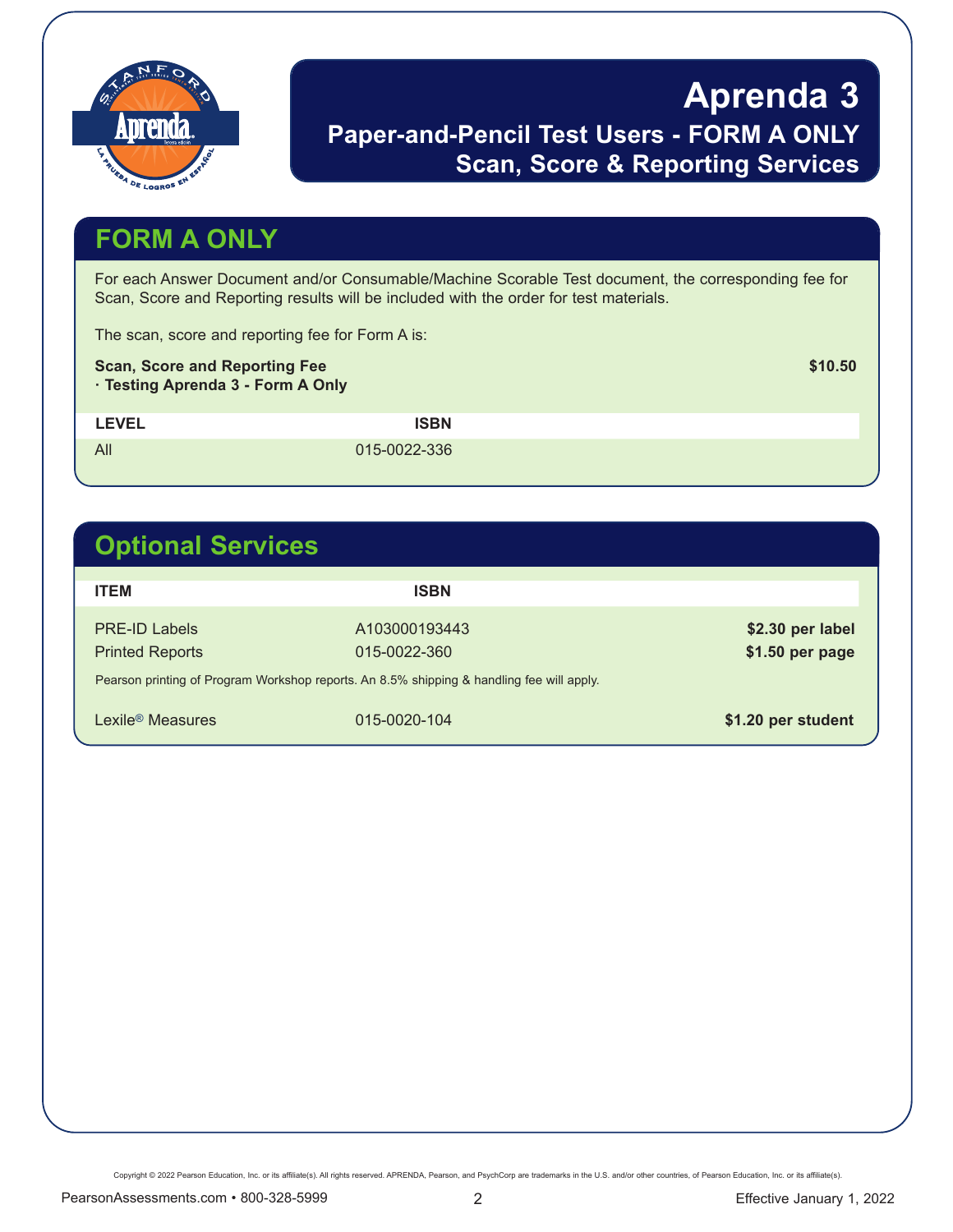

# **Aprenda 3 Complete Battery Third Edition**

### **Fall or Spring Form A**

## **Consumable Test Packs FORM A**

| Pack of 10 (Order Directions separately). | \$105.00      |              |
|-------------------------------------------|---------------|--------------|
| <b>GRADE</b>                              | <b>LEVEL</b>  | <b>ISBN</b>  |
| K                                         | Preprimario 1 | 015-8050-959 |
| 1                                         | Preprimario 2 | 015-8050-967 |
| $\mathcal{P}$                             | Primario 1    | 015-8050-975 |
| 3                                         | Primario 2    | 015-8050-983 |
|                                           | Primario 3    | 015-8050-991 |

#### **FALL FORM A SPRING FORM A**

| Pack of 10 (Order Directions separately). | \$105.00      |              |
|-------------------------------------------|---------------|--------------|
| <b>GRADE</b>                              | <b>LEVEL</b>  | <b>ISBN</b>  |
| Κ                                         | Preprimario 2 | 015-8050-967 |
|                                           | Primario 1    | 015-8050-975 |
| 2                                         | Primario 2    | 015-8050-983 |
| 3                                         | Primario 3    | 015-8050-991 |
|                                           |               |              |

### **Reusable Test Packs FORM A**

**Package of 10. (Order Directions separately). \$88.00**

| <b>GRADE</b> | <b>LEVEL</b> | <b>ISBN</b>  |
|--------------|--------------|--------------|
| 5            | Intermedio 1 | 015-8051-238 |
| 6            | Intermedio 2 | 015-8051-246 |
| 7            | Intermedio 3 | 015-8051-254 |
| 8            | Intermedio 4 | 015-8051-262 |
| 9            | Intermedio 5 | 015-8051-270 |
| 10           | Avanzado 1   | 015-8051-289 |
| $11 - 12$    | Avanzado 2   | 015-8051-297 |

#### **FALL FORM A SPRING FORM A**

**Package of 10. (Order Directions separately). \$88.00**

| <b>GRADE</b> | <b>LEVEL</b> | <b>ISBN</b>  |
|--------------|--------------|--------------|
| 4            | Intermedio 1 | 015-8051-238 |
| 5            | Intermedio 2 | 015-8051-246 |
| 6            | Intermedio 3 | 015-8051-254 |
| 7            | Intermedio 4 | 015-8051-262 |
| 8            | Intermedio 5 | 015-8051-270 |
| 9            | Avanzado 1   | 015-8051-289 |
| $10 - 12$    | Avanzado 2   | 015-8051-297 |

## **Answer Document Packs FORM A**

| <b>FALL FORM A</b><br>Package of 30 |              | \$68,00      | <b>SPRING FORM A</b><br>Package of 30 |              | \$68,00      |
|-------------------------------------|--------------|--------------|---------------------------------------|--------------|--------------|
| <b>GRADE</b>                        | <b>LEVEL</b> | <b>ISBN</b>  | <b>GRADE</b>                          | <b>LEVEL</b> | <b>ISBN</b>  |
| 5                                   | Intermedio 1 | 015-8051-300 | 4                                     | Intermedio 1 | 015-8051-300 |
| 6                                   | Intermedio 2 | 015-8051-319 | 5                                     | Intermedio 2 | 015-8051-319 |
| 7                                   | Intermedio 3 | 015-8051-327 | 6                                     | Intermedio 3 | 015-8051-327 |
| 8                                   | Intermedio 4 | 015-8051-335 | 7                                     | Intermedio 4 | 015-8051-335 |
| 9                                   | Intermedio 5 | 015-8051-343 | 8                                     | Intermedio 5 | 015-8051-343 |
| 10                                  | Avanzado 1   | 015-8051-351 | 9                                     | Avanzado 1   | 015-8051-351 |
| $11 - 12$                           | Avanzado 2   | 015-8051-36X | $10 - 12$                             | Avanzado 2   | 015-8051-36X |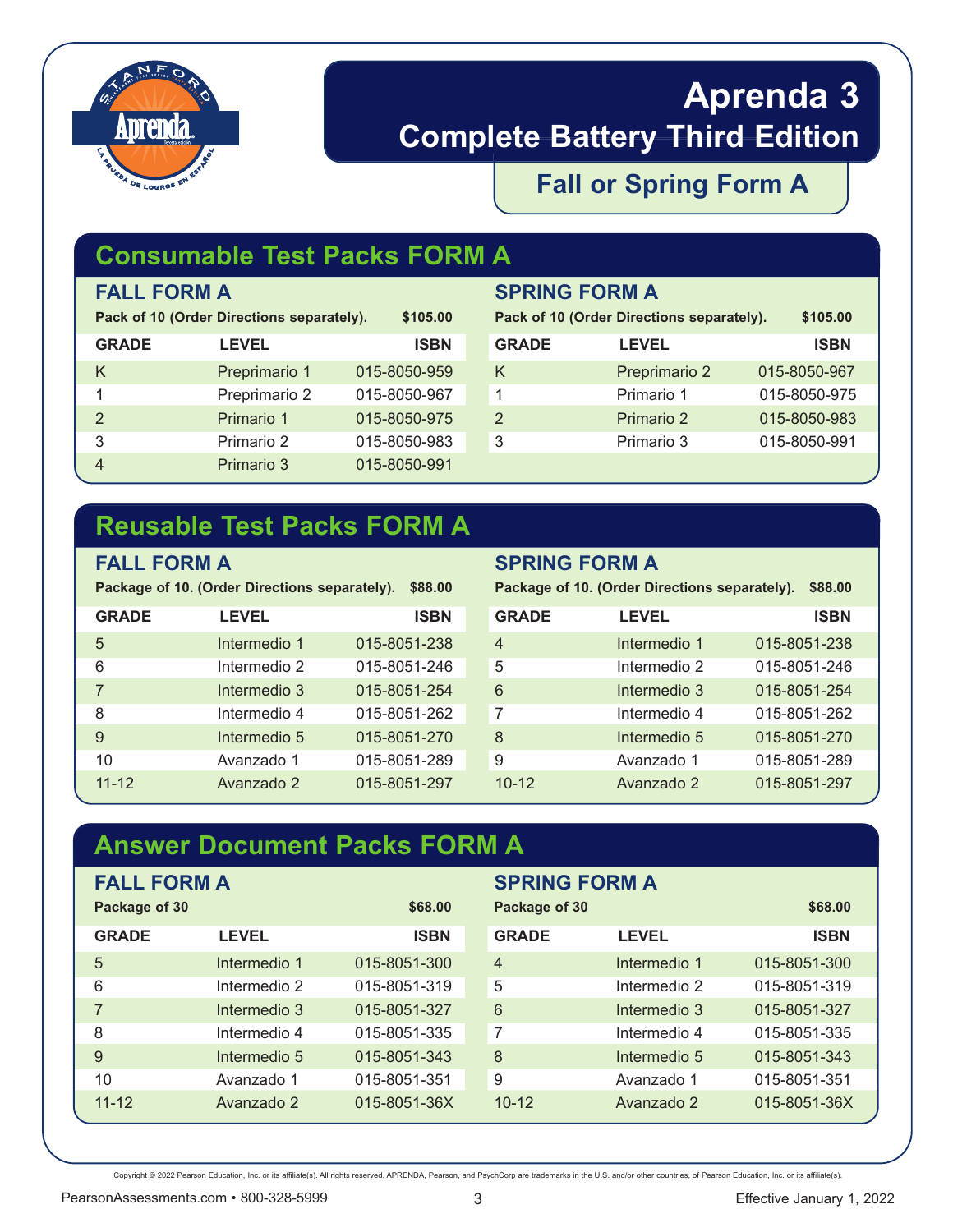# **Complete Battery Third Edition FORM A (cont.)**

### **Directions for Administering FORM A**

| <b>Single Copy. (Bilingual - English and Spanish)</b> | \$24.25 |
|-------------------------------------------------------|---------|
|-------------------------------------------------------|---------|

| <b>GRADE</b> | <b>LEVEL</b>  | <b>ISBN</b>  | <b>GRADE</b> | <b>LEVEL</b> | <b>ISBN</b>  |
|--------------|---------------|--------------|--------------|--------------|--------------|
| $K.0-K.5$    | Preprimario 1 | 015-8051-459 | $5.5 - 6.5$  | Intermedio 2 | 015-8051-67X |
| $K.5-1.5$    | Preprimario 2 | 015-8051-467 | $6.5 - 7.5$  | Intermedio 3 | 015-8051-688 |
| $1.5 - 2.5$  | Primario 1    | 015-8051-521 | $7.5 - 8.5$  | Intermedio 4 | 015-8051-696 |
| $2.5 - 3.5$  | Primario 2    | 015-8051-580 | $8.5 - 9.5$  | Intermedio 5 | 015-8051-70X |
| $3.5 - 4.5$  | Primario 3    | 015-8051-653 | $9.0 - 12.9$ | Avanzado 1/2 | 015-8051-718 |
| $4.5 - 5.5$  | Intermedio 1  | 015-8051-661 |              |              |              |

#### **Test Booklets for Braille FORM A**

**Single Copy.** \$245.00 \$245.00 \$245.00 \$245.00 \$245.00 \$245.00 \$245.00 \$245.00 \$245.00 \$245.00 \$245.00 \$245.00 \$245

**You must also order Exam Kits or Test Packs/Answer Document Packs, and Directions for Administering for the same level.**

| <b>GRADE</b> | <b>LEVEL</b> | <b>ISBN</b>  | <b>GRADE</b>  | <b>LEVEL</b> | <b>ISBN</b>  |
|--------------|--------------|--------------|---------------|--------------|--------------|
| $2.5 - 3.5$  | Primario 2   | 015-8052-005 | $7.5 - 8.5$   | Intermedio 4 | 015-8052-064 |
| $3.5 - 4.5$  | Primario 3   | 015-8052-013 | 8.5-9.5       | Intermedio 5 | 015-8052-072 |
| $4.5 - 5.5$  | Intermedio 1 | 015-8052-03X | $9.0 - 9.9$   | Avanzado 1   | 015-8052-080 |
| $5.5 - 6.5$  | Intermedio 2 | 015-8052-048 | $10.0 - 12.9$ | Avanzado 2   | 015-8052-099 |
| $6.5 - 7.5$  | Intermedio 3 | 015-8052-056 |               |              |              |

### **Large Print Test Packages FORM A**

| Includes one Aprenda 3 Large Print Test Booklet, Directions for<br>Administering, Answer Document (Intermedio 1-Avanzado 2), and<br>Formula Sheet (Intermedio 4-Avanzado 2). | \$102.00     |              |               |              |              |
|------------------------------------------------------------------------------------------------------------------------------------------------------------------------------|--------------|--------------|---------------|--------------|--------------|
| <b>GRADE</b>                                                                                                                                                                 | <b>LEVEL</b> | ISBN         | <b>GRADE</b>  | <b>LEVEL</b> | <b>ISBN</b>  |
| $2.5 - 3.5$                                                                                                                                                                  | Primario 2   | 015-8052-609 | $7.5 - 8.5$   | Intermedio 4 | 015-8052-65X |
| $3.5 - 4.5$                                                                                                                                                                  | Primario 3   | 015-8052-617 | $8.5 - 9.5$   | Intermedio 5 | 015-8052-668 |
| $4.5 - 5.5$                                                                                                                                                                  | Intermedio 1 | 015-8052-625 | $9.0 - 9.9$   | Avanzado 1   | 015-8052-676 |
| $5.5 - 6.5$                                                                                                                                                                  | Intermedio 2 | 015-8052-633 | $10.0 - 12.9$ | Avanzado 2   | 015-8052-684 |
| $6.5 - 7.5$                                                                                                                                                                  | Intermedio 3 | 015-8052-641 |               |              |              |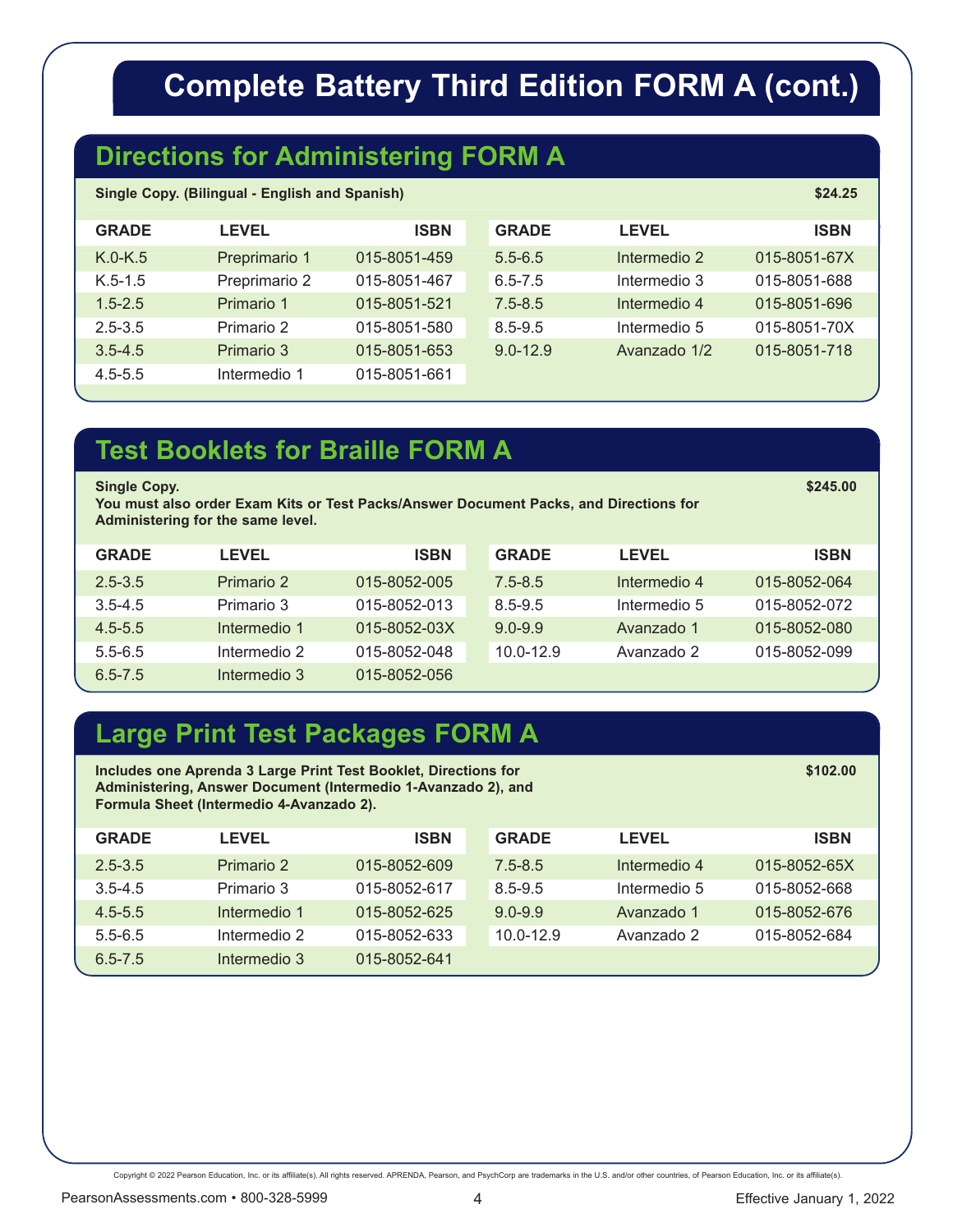

# **Aprenda 3 Practice Test Materials**

## **Practice Test Packs FORMS A & B**

| Package of 10. (Order directions separately). Familiarizes students with test directions,<br>different types of items, and answer coding. | \$13.00       |              |              |                  |              |
|-------------------------------------------------------------------------------------------------------------------------------------------|---------------|--------------|--------------|------------------|--------------|
| <b>GRADE</b>                                                                                                                              | <b>LEVEL</b>  | <b>ISBN</b>  | <b>GRADE</b> | <b>LEVEL</b>     | <b>ISBN</b>  |
| $K.0-K.5$                                                                                                                                 | Preprimario 1 | 015-8051-378 | $3.5 - 4.5$  | Primario 3       | 015-8051-416 |
| $K.5-1.5$                                                                                                                                 | Preprimario 2 | 015-8051-386 | $4.5 - 7.5$  | Intermedio 1/2/3 | 015-8051-424 |
| $1.5 - 2.5$                                                                                                                               | Primario 1    | 015-8051-394 | $7.5 - 9.5$  | Intermedio 4/5*  | 015-8051-432 |
| $2.5 - 3.5$                                                                                                                               | Primario 2    | 015-8051-408 |              |                  |              |

\*Intermedio 4/5 Practice Tests may also be used at the Avanzado 1/2 levels.

## **Practice Test Directions for Administering FORMS A & B**

| <b>Single Copy. (Bilingual - English and Spanish)</b> |               |              |              |                             |              |
|-------------------------------------------------------|---------------|--------------|--------------|-----------------------------|--------------|
| <b>GRADE</b>                                          | <b>LEVEL</b>  | <b>ISBN</b>  | <b>GRADE</b> | <b>LEVEL</b>                | <b>ISBN</b>  |
| $K.0-K.5$                                             | Preprimario 1 | 015-8051-726 | $3.5 - 4.5$  | Primario 3                  | 015-8051-769 |
| $K.5-1.5$                                             | Preprimario 2 | 015-8051-734 | $4.5 - 7.5$  | Intermedio 1/2/3            | 015-8051-777 |
| $1.5 - 2.5$                                           | Primario 1    | 015-8051-742 | $7.5 - 9.5$  | Intermedio 4/5 <sup>*</sup> | 015-8051-785 |
| $2.5 - 3.5$                                           | Primario 2    | 015-8051-750 |              |                             |              |

\*Intermedio 4/5 Practice Tests may also be used at the Avanzado 1/2 levels.

#### **Exam Kits (Sample Materials to Preview Aprenda 3) FORMS A & B**

| (Sample Materials to Preview Aprenda 3)<br>\$62.00<br>Includes one copy of the Test Booklet, Directions for Administering, Practice Test Booklet<br>with Directions for Administering (Preprimario 1-Intermedio 5 only), and separate Answer<br>Document (Intermedio 1- Avanzado 2 only). |               |              |              |              |              |
|-------------------------------------------------------------------------------------------------------------------------------------------------------------------------------------------------------------------------------------------------------------------------------------------|---------------|--------------|--------------|--------------|--------------|
| <b>GRADE</b>                                                                                                                                                                                                                                                                              | <b>LEVEL</b>  | <b>ISBN</b>  | <b>GRADE</b> | <b>LEVEL</b> | <b>ISBN</b>  |
| $K.0-K.5$                                                                                                                                                                                                                                                                                 | Preprimario 1 | 015-8051-440 | $5.5 - 6.5$  | Intermedio 2 | 015-8052-544 |
| $K.5-1.5$                                                                                                                                                                                                                                                                                 | Preprimario 2 | 015-8052-498 | $6.5 - 7.5$  | Intermedio 3 | 015-8052-552 |
| $1.5 - 2.5$                                                                                                                                                                                                                                                                               | Primario 1    | 015-8052-501 | $7.5 - 8.5$  | Intermedio 4 | 015-8052-560 |
| $2.5 - 3.5$                                                                                                                                                                                                                                                                               | Primario 2    | 015-8052-51X | $8.5 - 9.5$  | Intermedio 5 | 015-8052-579 |
| $3.5 - 4.5$                                                                                                                                                                                                                                                                               | Primario 3    | 015-8052-528 | $9.0 - 9.9$  | Avanzado 1   | 015-8052-587 |
| $4.5 - 5.5$                                                                                                                                                                                                                                                                               | Intermedio 1  | 015-8052-536 | 10.0-12.9    | Avanzado 2   | 015-8052-595 |
|                                                                                                                                                                                                                                                                                           |               |              |              |              |              |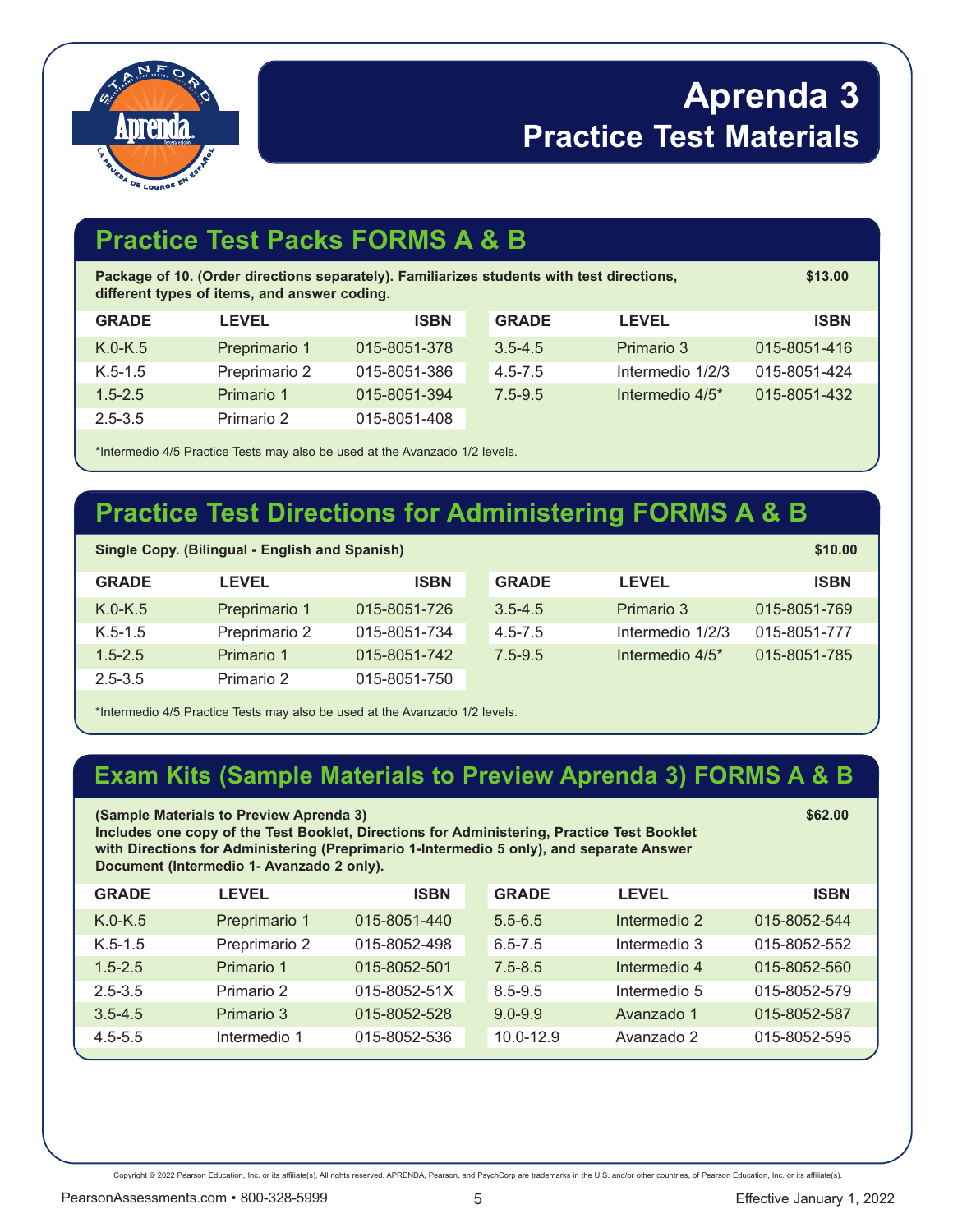

# **Aprenda 3 Form B Testing Materials HAND SCORE ONLY**

## **Consumable Test Packs FORM B - HAND SCORE ONLY**

| Package of 10. (Order directions separately) |              |              |  |  |
|----------------------------------------------|--------------|--------------|--|--|
| <b>GRADE</b>                                 | <b>LEVEL</b> | <b>ISBN</b>  |  |  |
| $1.5 - 2.5$                                  | Primario 1   | 015-8050-924 |  |  |
| $2.5 - 3.5$                                  | Primario 2   | 015-8050-932 |  |  |
| $3.5 - 4.5$                                  | Primario 3   | 015-8050-940 |  |  |

#### **Reusable Test Packs FORM B - HAND SCORE ONLY**

| Package of 10. (Order directions separately) |              |              |  |
|----------------------------------------------|--------------|--------------|--|
| <b>GRADE</b>                                 | <b>LEVEL</b> | <b>ISBN</b>  |  |
| $4.5 - 5.5$                                  | Intermedio 1 | 015-8051-092 |  |
| $5.5 - 6.5$                                  | Intermedio 2 | 015-8051-106 |  |
| $6.5 - 7.5$                                  | Intermedio 3 | 015-8051-114 |  |
| $7.5 - 8.5$                                  | Intermedio 4 | 015-8051-122 |  |
| $8.5 - 9.5$                                  | Intermedio 5 | 015-8051-130 |  |
| $10.0 - 12.9$                                | Avanzado 2   | 015-8051-149 |  |

### **Answer Document Packs FORM B - HAND SCORE ONLY**

| Package of 30 (Order directions separately) |              | \$68.00 |
|---------------------------------------------|--------------|---------|
| <b>LEVEL</b>                                | <b>ISBN</b>  |         |
| Intermedio 1                                | 015-8053-001 |         |
| Intermedio 2                                | 015-8053-01X |         |
| Intermedio 3                                | 015-8053-028 |         |
| Intermedio 4                                | 015-8053-036 |         |
| Intermedio 5                                | 015-8053-044 |         |
| Avanzado 2                                  | 015-8053-052 |         |
|                                             |              |         |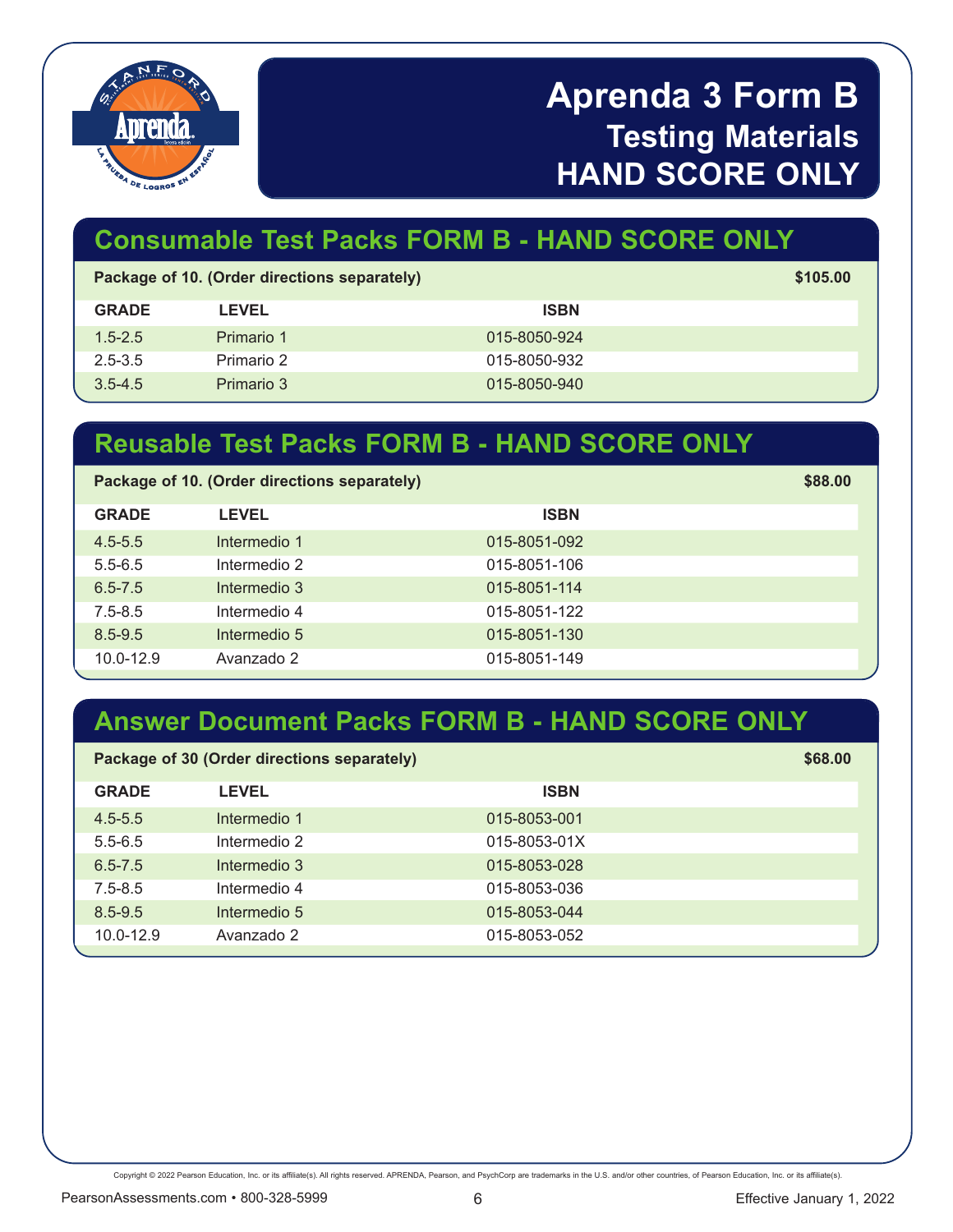

# **Aprenda 3 Form B Testing Materials (cont.) HAND SCORE ONLY**

# **Directions for Administering FORM B - HAND SCORE ONLY**

| Single Copy. (Bilingual - English and Spanish.) |              |              | \$24.25 |
|-------------------------------------------------|--------------|--------------|---------|
| <b>GRADE</b>                                    | <b>LEVEL</b> | <b>ISBN</b>  |         |
| $1.5 - 2.5$                                     | Primario 1   | 015-8041-151 |         |
| $2.5 - 3.5$                                     | Primario 2   | 015-8041-16X |         |
| $3.5 - 4.5$                                     | Primario 3   | 015-8041-178 |         |
| $4.5 - 5.5$                                     | Intermedio 1 | 015-8041-186 |         |
| $5.5 - 6.5$                                     | Intermedio 2 | 015-8041-194 |         |
| $6.5 - 7.5$                                     | Intermedio 3 | 015-8041-208 |         |
| $7.5 - 8.5$                                     | Intermedio 4 | 015-8041-216 |         |
| $8.5 - 9.5$                                     | Intermedio 5 | 015-8041-224 |         |
| $10.0 - 12.9$                                   | Avanzado 2   | 015-8041-232 |         |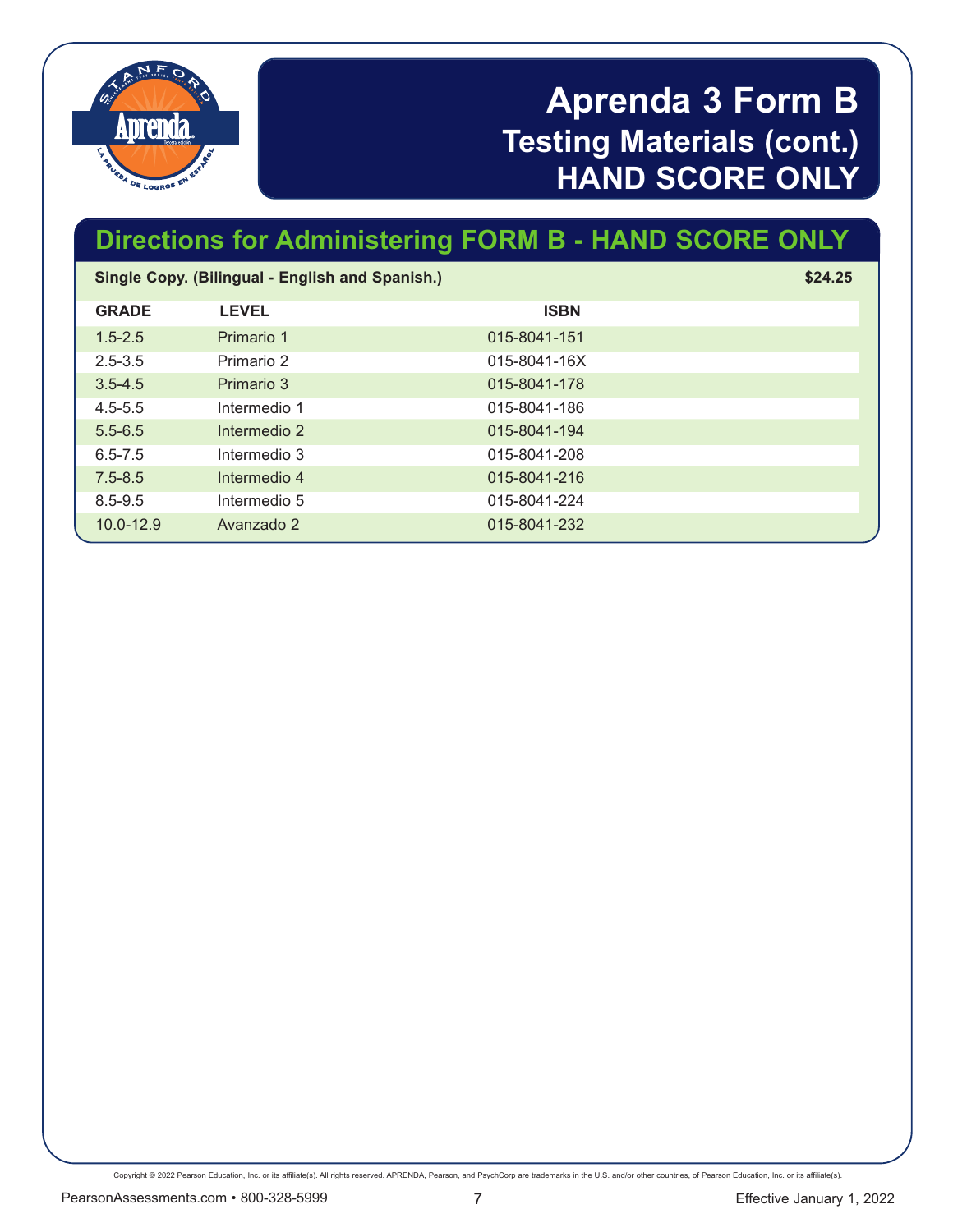

| <b>Other Materials</b>             |                                                                                              |              |                                                                                                                                                                                                                                                                                |                  |
|------------------------------------|----------------------------------------------------------------------------------------------|--------------|--------------------------------------------------------------------------------------------------------------------------------------------------------------------------------------------------------------------------------------------------------------------------------|------------------|
|                                    | <b>TECHNICAL MANUAL - FORM A</b><br>and an explanation of test scores.                       |              | Describes the Aprenda 3 test development process, including associated supporting technical data                                                                                                                                                                               | \$62.00          |
| <b>LEVEL</b>                       |                                                                                              | <b>ISBN</b>  |                                                                                                                                                                                                                                                                                |                  |
| All<br>(Use with Hand Scoring)     | <b>SUPPLEMENTAL TECHNICAL MANUAL - FORM B</b>                                                | 015-8052-161 |                                                                                                                                                                                                                                                                                | \$62.00          |
| <b>LEVEL</b>                       |                                                                                              | <b>ISBN</b>  |                                                                                                                                                                                                                                                                                |                  |
|                                    |                                                                                              |              |                                                                                                                                                                                                                                                                                |                  |
| All<br>upon request.               | FORMULA SHEETS (HOJA DE FORMULAS).                                                           | 015-8040-597 | Pack of 10. A formula sheet is required for each student for the Matemáticas:<br>Resolución de Problemas and Matemáticas subtests for Intermedio 4/5 and Avanzado 1/2 levels.<br>They are included in Test Packs. We can provide additional math formula sheets free of charge | <b>No Charge</b> |
| <b>GRADE</b>                       | <b>LEVEL</b>                                                                                 | <b>ISBN</b>  |                                                                                                                                                                                                                                                                                |                  |
| $7.5 - 9.5$                        | Intermedio 4/5                                                                               | 015-8051-793 |                                                                                                                                                                                                                                                                                |                  |
| $9.0 - 12.9$<br><b>RULER PACKS</b> | Avanzado 1/2<br>and Matemáticas subtests for the Primario 1-Avanzado 2 levels.               | 015-8051-807 | Pack of 40. A ruler is required for each student for the Matemáticas: Resolución de Problemas                                                                                                                                                                                  | \$6.25           |
| <b>GRADE</b>                       | <b>LEVEL</b>                                                                                 | <b>ISBN</b>  |                                                                                                                                                                                                                                                                                |                  |
| $1.5 - 12.9$                       | Primario 1-Avanzado 2                                                                        |              | 015-8052-706                                                                                                                                                                                                                                                                   |                  |
|                                    | <b>TEST BOOKLET PLACE MARKERS</b><br>Pack of 10. Help young children (K-2) keep their place. |              |                                                                                                                                                                                                                                                                                | \$1.25           |
| <b>LEVEL</b>                       |                                                                                              | <b>ISBN</b>  |                                                                                                                                                                                                                                                                                |                  |
| All                                |                                                                                              | 015-8772-768 |                                                                                                                                                                                                                                                                                |                  |
|                                    |                                                                                              |              |                                                                                                                                                                                                                                                                                |                  |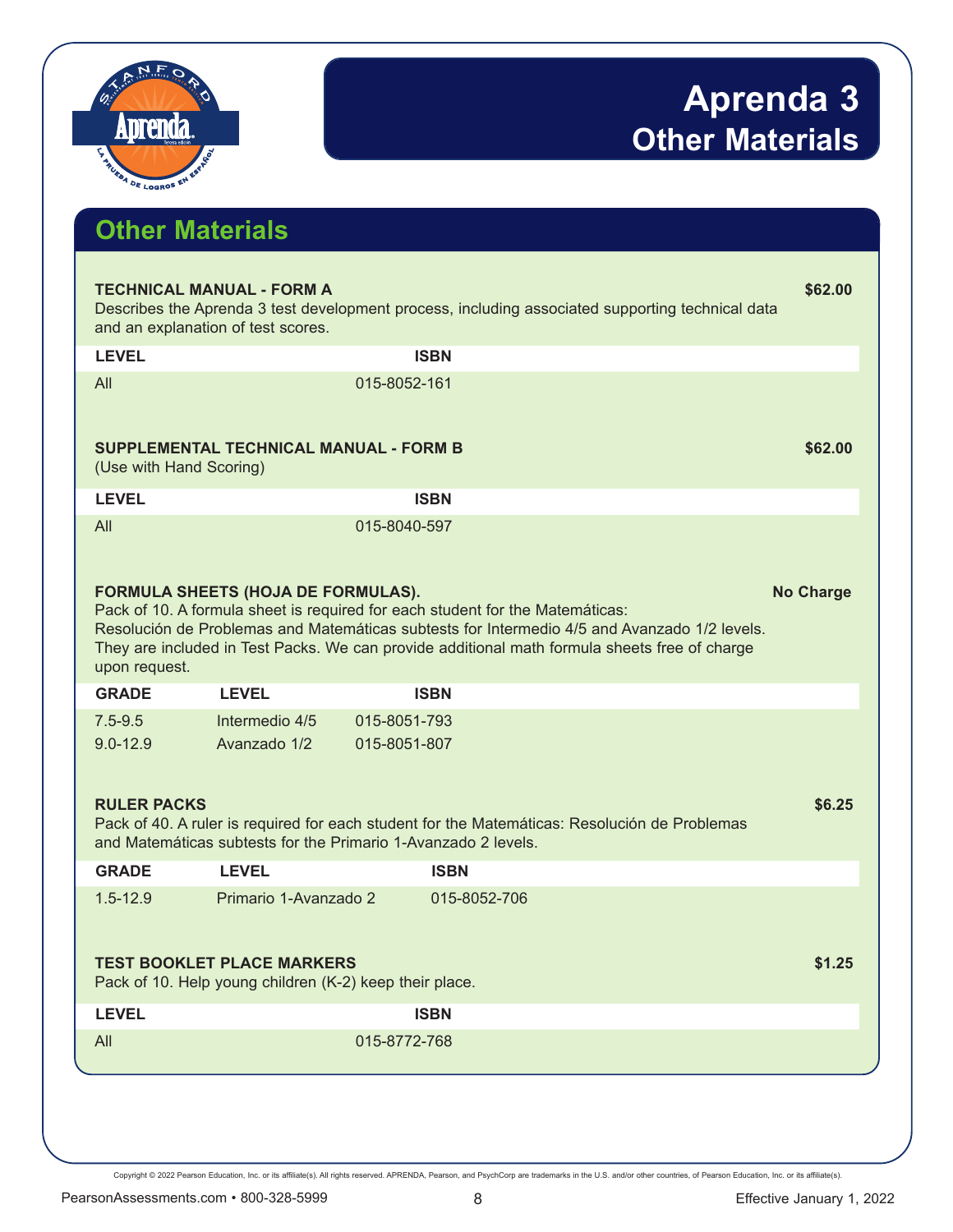# **Other Materials (cont.)**

## **Other Materials**

#### **RESPONSE KEYS** \$54.00

(List of Correct Responses)

| <b>FORM A</b>            |                                                                                                                                                     |              |                   | <b>FORM B - HAND SCORE ONLY</b> |         |
|--------------------------|-----------------------------------------------------------------------------------------------------------------------------------------------------|--------------|-------------------|---------------------------------|---------|
| <b>GRADE</b>             | <b>LEVEL</b>                                                                                                                                        | <b>ISBN</b>  | <b>LEVEL</b>      | <b>ISBN</b>                     |         |
| $K.0-K.5$                | Preprimario 1                                                                                                                                       | 015-8052-269 | <b>All Levels</b> | 015-8051-483                    |         |
| $K.5-1.5$                | Preprimario 2                                                                                                                                       | 015-8052-277 |                   |                                 |         |
| $1.5 - 2.5$              | Primario 1                                                                                                                                          | 015-8052-285 |                   |                                 |         |
| $2.5 - 3.5$              | Primario 2                                                                                                                                          | 015-8052-293 |                   |                                 |         |
| $3.5 - 4.5$              | Primario 3                                                                                                                                          | 015-8052-307 |                   |                                 |         |
| $4.5 - 5.5$              | Intermedio 1                                                                                                                                        | 015-8052-315 |                   |                                 |         |
| $5.5 - 6.5$              | Intermedio 2                                                                                                                                        | 015-8052-323 |                   |                                 |         |
| $6.5 - 7.5$              | Intermedio 3                                                                                                                                        | 015-8052-145 |                   |                                 |         |
| $7.5 - 8.5$              | Intermedio 4                                                                                                                                        | 015-8052-331 |                   |                                 |         |
| $8.5 - 9.5$              | Intermedio 5                                                                                                                                        | 015-8052-34X |                   |                                 |         |
| $9.0 - 9.9$              | Avanzado 1                                                                                                                                          | 015-8052-358 |                   |                                 |         |
| 10.0-12.9                | Avanzado 2                                                                                                                                          | 015-8052-366 |                   |                                 |         |
|                          | <b>NORMS BOOKS - FORM A</b><br>Needed for accurate hand-scoring and score interpretation.<br>Norms books contain raw score to derived score tables. |              |                   |                                 | \$82.50 |
| <b>LEVEL</b>             |                                                                                                                                                     |              | <b>ISBN</b>       |                                 |         |
| Spring (All Levels) 2004 |                                                                                                                                                     | 015-8052-129 |                   |                                 |         |
| Fall (All Levels) 2004   |                                                                                                                                                     | 015-8052-137 |                   |                                 |         |
| (Used with Hand Scoring) | <b>Supplemental Multilevel Norms Book - FORM B</b>                                                                                                  |              |                   |                                 | \$62.00 |
| <b>LEVEL</b>             |                                                                                                                                                     |              | <b>ISBN</b>       |                                 |         |
| (All levels)             |                                                                                                                                                     |              | A103000195479     |                                 |         |
| <b>LEVEL</b>             |                                                                                                                                                     |              | <b>ISBN</b>       |                                 |         |
|                          | <b>Supplemental Technical Manual</b><br><b>English/Spanish - FORM B</b>                                                                             |              | 015-8040-597      |                                 | \$62.00 |
| <b>CLASS RECORDS</b>     | (Chart to Summarize Class Results)                                                                                                                  |              |                   |                                 | \$10.50 |
| <b>GRADE</b>             | <b>LEVEL</b>                                                                                                                                        |              | <b>ISBN</b>       |                                 |         |
| $K.0-1.5$                | Preprimario 1/2                                                                                                                                     |              | 015-8052-374      |                                 |         |
| $1.5 - 3.5$              | Primario 1/2                                                                                                                                        |              | 015-8052-390      |                                 |         |
| $3.5 - 9.5$              | Primario 3-Intermedio 1/2/3/4/5                                                                                                                     |              | 015-8052-412      |                                 |         |
| $9.0 - 12.9$             | Avanzado 1/2                                                                                                                                        |              | 015-8052-471      |                                 |         |
|                          |                                                                                                                                                     |              |                   |                                 |         |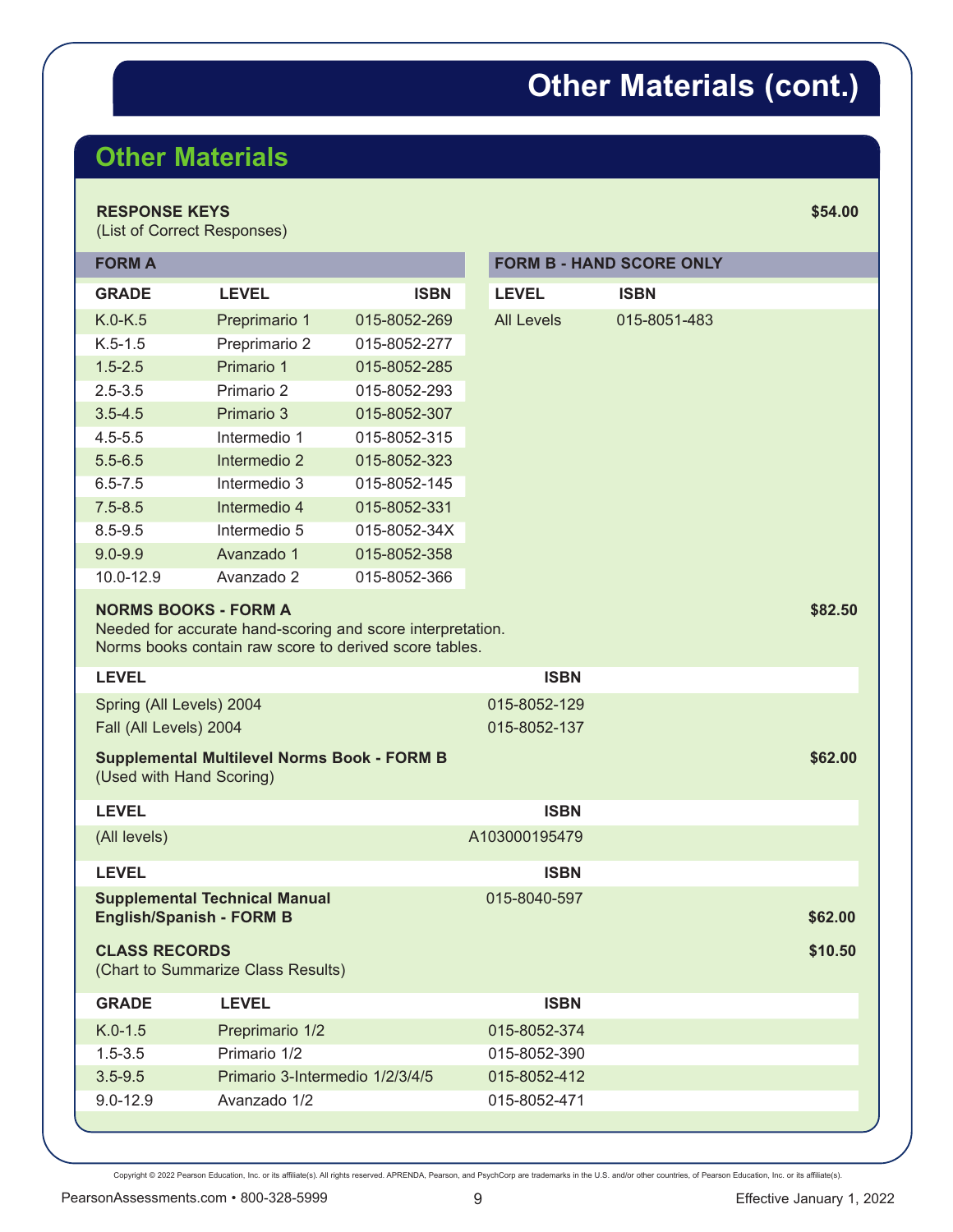# **Other Materials (cont.)**

#### **PREVIEW FOR PARENTS - Forms A & B \$16.75 \$16.75**

Pack of 10 (In Spanish)

Explains the purpose of Aprenda 3 and how parents can help their children prepare for the test.

| <b>GRADE</b> | <b>LEVEL</b>     | <b>ISBN</b>  |
|--------------|------------------|--------------|
| $K.0-K.5$    | Preprimario 1    | 015-8052-714 |
| $K.5-1.5$    | Preprimario 2    | 015-8052-722 |
| $1.5 - 2.5$  | Primario 1       | 015-8052-730 |
| $2.5 - 3.5$  | Primario 2       | 015-8052-749 |
| $3.5 - 4.5$  | Primario 3       | 015-8052-757 |
| $4.5 - 7.5$  | Intermedio 1/2/3 | 015-8052-765 |
| $7.5 - 9.5$  | Intermedio 4/5   | 015-8052-773 |
| $9.0 - 12.9$ | Avanzado 1/2     | 015-8052-781 |

#### **UNDERSTANDING TEST RESULTS - Forms A & B \$16.75** \$16.75

Pack of 10 (in English and Spanish)

Designed for parents and older students. Discusses the purpose served by standardized tests and the limitations of achievement test results. It also includes selected sample score reports.

| <b>GRADE</b> | <b>LEVEL</b>     | <b>ISBN</b>  |
|--------------|------------------|--------------|
| $K.0-1.5$    | Preprimario 1/2  | 015-8052-188 |
| $1.5 - 4.5$  | Primario 1/2/3   | 015-8052-20X |
| $4.5 - 7.5$  | Intermedio 1/2/3 | 015-8052-234 |
| $7.5 - 9.5$  | Intermedio 4/5   | 015-8052-382 |
| $9.0 - 12.9$ | Avanzado 1/2     | 015-8052-404 |

#### **COMPENDIUM OF INSTRUCTIONAL STANDARDS - ENGLISH - Forms A & B \$48.25**

Single Copy

Describes the structure of Aprenda 3 according to the content standards and cognitive processes measured by the items.

| <b>LEVEL</b> | <b>ISBN</b>  |  |
|--------------|--------------|--|
| Form A       | 015-8052-102 |  |
| Form B       | 015-8051-475 |  |

#### **COMPENDIUM OF INSTRUCTIONAL STANDARDS - SPANISH CD - Forms A & B \$48.50**

 **ISBN** 

015-8052-110